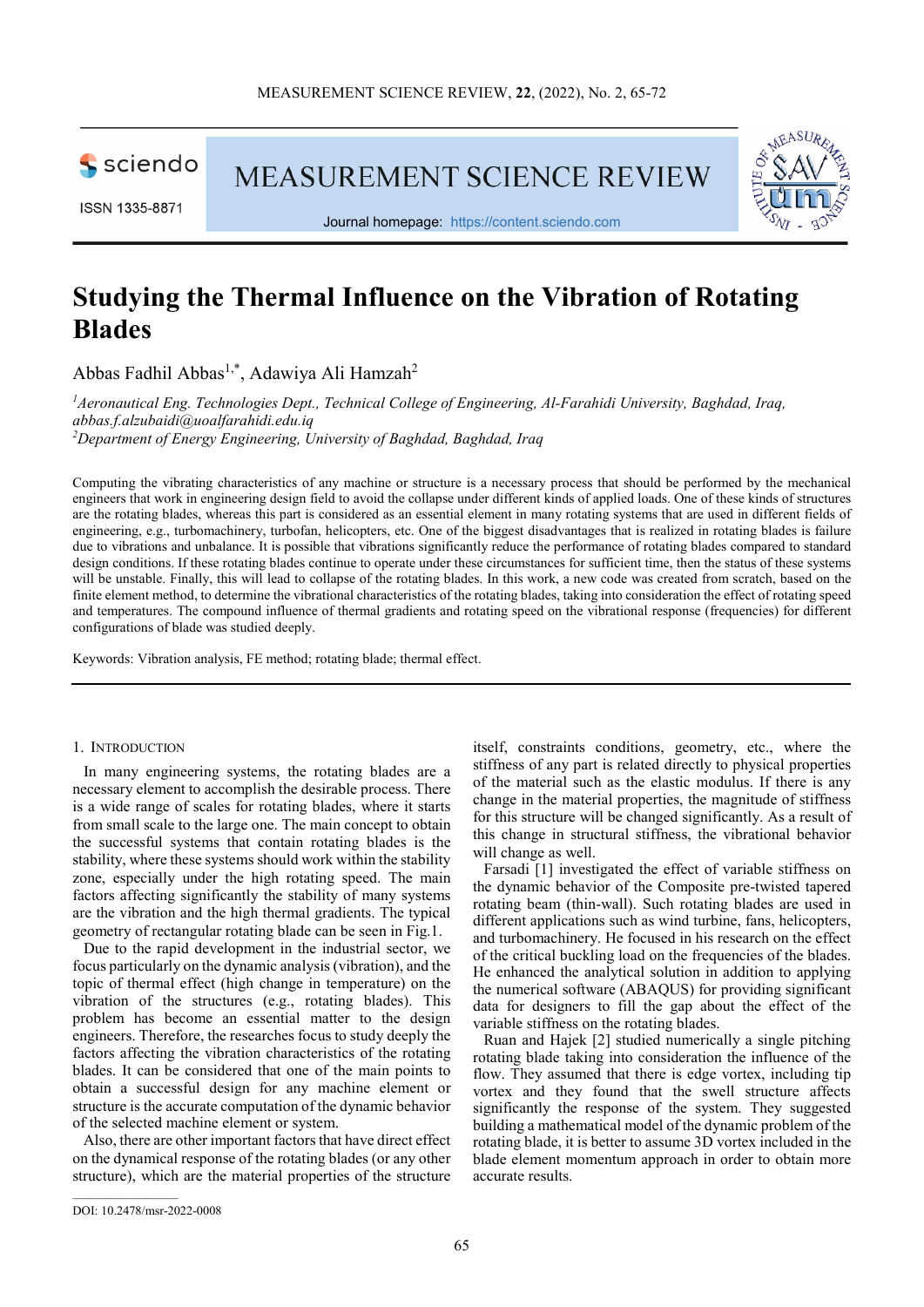Chen and Li [3] developed a theoretical approach to study the dynamic behavior of the pre-twisted rotating composite laminated blade based on shell theory. In their model, they took the influences of the centrifugal Coriolis and forces into consideration in order to find the natural frequencies. Rafiee et al. [4] presented the previous works that covered the dynamic behavior of the rotating blades. They showed the influences of many parameters such as twist angle, aspect ratio, rotational speed, radius of the hub on the dynamic behavior of the rotation blade. It was found that the main significant factor is the rotational speed and the twist angle, while the other factors have less influence.

Yang et al. [5] studied the dynamic behavior of cracked rotating blade. They included in their model the centrifugal stiffener, Coriolis effect, and spinning softener. They developed their model based on the strain energy release rate and continuous beam theories. They verified their results with the FE solution and found that the crack and its position have great influence on the dynamic behavior of the rotating blade. The maximum effect occurred near the root and the minimum one near the tip. The cracks are related directly to the stiffness of the blade where they reduce the stiffness. Wang et al. [6] presented a mathematical model of the turbine blades based on the coupling effect of the fluid and dynamic effect (vortices and the rotational speed). They found the nonlinear response and state of stability of the rotating blades, their results presented the frequencies and mode shapes under different configurations.

Yao et al. [7] investigated the pre-twisted cylindrical rotating shell that was used in the aero-engine compressors. Also, they investigated the Coriolis force and centrifugal force on the dynamic response of the blades, in addition to the effect of the aerodynamic pressure that has significant effect on the frequencies and mode shapes. Also, they investigated the influence of damping coefficient, twist angle and fixing angle on nonlinear dynamic behavior of the blade.

Ding et al. [8] enhanced the analytical solution to find the natural frequency of the rotating ring that was fixed to an elastic foundation. Also, they applied the FE method to find the numerical solution of the same problem, where they found that the difference between the results of both approaches was not more than 5 %. The rotation speed was considered in the calculation in order to find the solution of the eigenvalue problem.

There are many researchers (e.g., [9]-[12]) investigating the influence of dimensions, operating conditions, and physical properties of material on the vibration of the rotating blades in different applications. However, there are not enough researches that investigate the effect of temperature variation on the vibrational response of rotating blades, especially when this thermal effect changes quickly and with high gradient. On the other hand, there are several research papers [13]-[16] that explore the effect of cracks and speed of rotation on the dynamical response of the rotating blades.

The main objective of this paper is to compute the values of frequencies with high accuracy of the rotating blades and to know the dynamic behavior of the blade under different thermal working conditions. In order to accomplish this task, a new numerical dynamic model of the rotating blade is

presented. It was taken into account in the new numerical model of the thermal effect of the working environment on the material properties of the rotating blade (elastic modulus and Poisson's ratio), and thus affects the vibration behavior. The Fortran Language was used to simulate the vibration of the rotating blade based on new finite element code to determine the frequencies of any desired mode shapes of the rotating blade under any rotating speed and thermal conditions. The variation range for the temperature of working environment used in this research started at -200 °C to  $200 °C$ .



Fig.1. The geometry of rectangular rotating blade.

### 2. FORMULATIONS BASED ON FINITE ELEMENT TECHNIQUE

This section presents all necessary equations and approaches of the numerical analysis based on the Finite Element Method to obtain the modal solution of the rotating blade under thermal effect. After searching for more suitable type of element among the available ones, it was found that the shell element is the most optimal one [17]. This type of element contains four-nodes with 6-degree of freedom (DOF) for every node, where DOFs of selected element are deformations in *x*, *y,* and *z* axes. Also, the rotational about *x*axis and *y*-axis, in addition to the temperature. All details of the shell elements are described in many references (e.g., [17], [18]). In order to find the solution of the modal problem, the mass and stiffness matrices of the structure should be calculated. The displacement vector for each node of finite element model of the rotating blade in the global-coordinate is [18],

$$
U = \{u, v, w\} \tag{1}
$$

*α*: rotations around *X`* axis; *β*: rotations around *Y`* axis.

Fig.2. shows the geometry of the selected shell element, where  $O_i$  is,

$$
Q_i = \{u_i, v_i, w_i, \alpha_i, \beta_i\} \ (i=1,...,4)
$$
 (2)

Two assumptions were used to formulate the kinematics, which are: the rotations of each node are very small and nodal fiber has no ability to extend. Based on the above assumptions, we can obtain the nodal displacements as follows,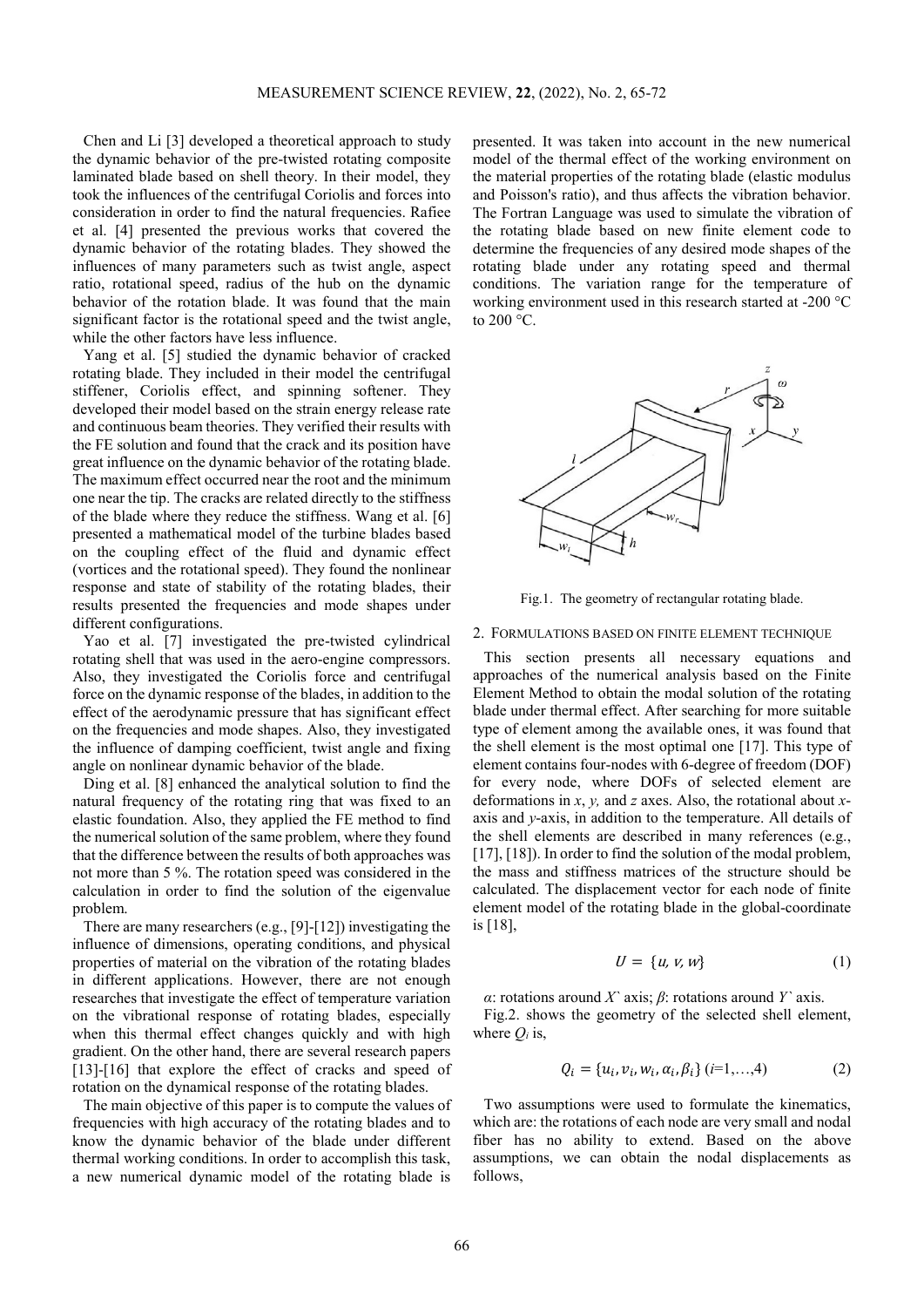$$
\begin{bmatrix} u \\ v \\ w \end{bmatrix} = \sum_{i=1}^{8} N_i \begin{bmatrix} u_i \\ v_i \\ w_i \end{bmatrix} + \sum_{i=1}^{8} N_i \zeta \frac{h_i}{2} \begin{bmatrix} V_{1i} - V_{2i} \end{bmatrix} \begin{bmatrix} \alpha_i \\ \beta_i \end{bmatrix} \tag{3}
$$

where  $N_i$  is shape function. The strain vector can be written as,

$$
\varepsilon = \begin{bmatrix} \varepsilon_x \\ \varepsilon_y \\ \varepsilon_z \\ \gamma_{xy} \\ \gamma_{yz} \\ \gamma_{zx} \end{bmatrix} = \begin{bmatrix} u_{,x} \\ v_{,y} \\ w_{,z} \\ u_{,y} + v_{,x} \\ v_{,z} + w_{,y} \\ w_{,x} + u_{,z} \end{bmatrix}
$$
(4)

where the stiffness matrix in the global coordinates can be written as follows,

$$
[K] = \int_{vol}[B]^T[D][B]dV \tag{5}
$$

and  $B_i$  matrix is,

$$
B_{i} = \begin{bmatrix} a_{i} & 0 & 0 & -d_{i}l_{2i} & d_{i}l_{1i} \\ 0 & b_{i} & 0 & -e_{i}m_{2i} & e_{i}m_{1i} \\ 0 & 0 & c_{i} & -g_{i}n_{2i} & g_{i}n_{1i} \\ b_{i} & a_{i} & 0 & -e_{i}l_{2i} - d_{i}m_{2i} & e_{i}l_{1i} + d_{i}m_{1i} \\ 0 & c_{i} & b_{i} & -g_{i}m_{2i} - e_{i}n_{2i} & g_{i}m_{1i} + e_{i}n_{1i} \\ c_{i} & 0 & a_{i} & -d_{i}n_{2i} - g_{i}l_{2i} & d_{i}n_{1i} + g_{i}l_{1i} \end{bmatrix}
$$
  
(i=1,2,3...,8) (6)

While the matrix of rigidity ([*D*]) is [18],

$$
[D] = \frac{E(T)h}{1 - v(T)^{2}} \begin{bmatrix} 1 & v & 0 & 0 & 0 & 0 & 0 & 0 & 0 \\ v & 1 & 0 & 0 & 0 & 0 & 0 & 0 & 0 \\ 0 & 0 & \frac{1 - v(T)}{2} & 0 & 0 & 0 & 0 & 0 & 0 \\ 0 & 0 & 0 & \frac{1 - v(T)}{2k_{1}} & 0 & 0 & 0 & 0 & 0 \\ 0 & 0 & 0 & 0 & \frac{1 - v(T)}{2k_{1}} & 0 & 0 & 0 & 0 \\ 0 & 0 & 0 & 0 & 0 & \frac{h^{2}}{12} & \frac{h^{2}v(T)}{12} & 0 \\ 0 & 0 & 0 & 0 & 0 & 0 & 0 & \frac{h^{2}(v(T))}{24} & 0 \\ 0 & 0 & 0 & 0 & 0 & 0 & 0 & \frac{h^{2}(v(T))}{24} & 0 \end{bmatrix}
$$
(7)

υ: Poisson's ratio and *E:* Elastic Modulus. In this analysis, the thermal effect on the rotating blade (material properties) was taken into account. The functions for Elastic Modulus and Poisson's ratio can be written as follows:

$$
E = f(T) \tag{8}
$$

$$
v = f(T) \tag{9}
$$

Then, the mass matrix in the global coordinates is [18],

$$
[M] = \int_{V} \rho [N]^T [N] dV \qquad (10)
$$

The general equation to obtain the frequency and mode shape of the rotating blade is [19],

$$
M_E q^{\bullet \bullet} + Cq^{\bullet} + [K_E + K_G + K_R]q = \vec{F} \left( \Omega^2 \right) \tag{11}
$$

where,  $K_G$  is the stiffness that is the function of the initial stresses. It was assumed that the initial stresses are equal to zero as follows,

$$
[K_E + K_R]q = \vec{F} \ ( \Omega^2)
$$
 (12)

Later, it can be solved including the initial stresses, then the equation is,

$$
(K_E + K_G(\sigma_0) + K_R)q = \vec{F}(\Omega^2)
$$
 (13)

Finally, the equation that can be used to find the frequencies and mode shapes neglecting the Coriolis effect can be written as:

$$
[K_E + K_G(\sigma) + K_R - \omega^2 M_E] q_o = 0 \tag{14}
$$

Where, it was supposed that the vibration is harmonic. It adopted the simultaneous iteration approach to find the frequencies [20], [21].



Fig.2. The geometry of the selected element (Eight nodes).

# 3. NUMERICAL ANALYSIS OF VIBRATION UNDER THERMAL **EFFECT**

The next important step after deriving the necessary equations in the previous section is to build a new finite element code to compute the frequencies of the rotating blade. A new general code was built using the Fortran Language to determine the dynamic characteristics under different working conditions (speed of rotation and thermal gradient) of any rotating blade. This code has the ability to calculate the frequencies of any structure under the thermal effect. A wide range of temperatures can be applied to the surrounding environment of the structure during the period of computation. All material properties of the structure are functions of the temperature of surrounding environment. In this analysis, the values of Elastic Modulus vary with temperature according to data of the selected material. New subroutine was added which is called (Auto-Mesh) to select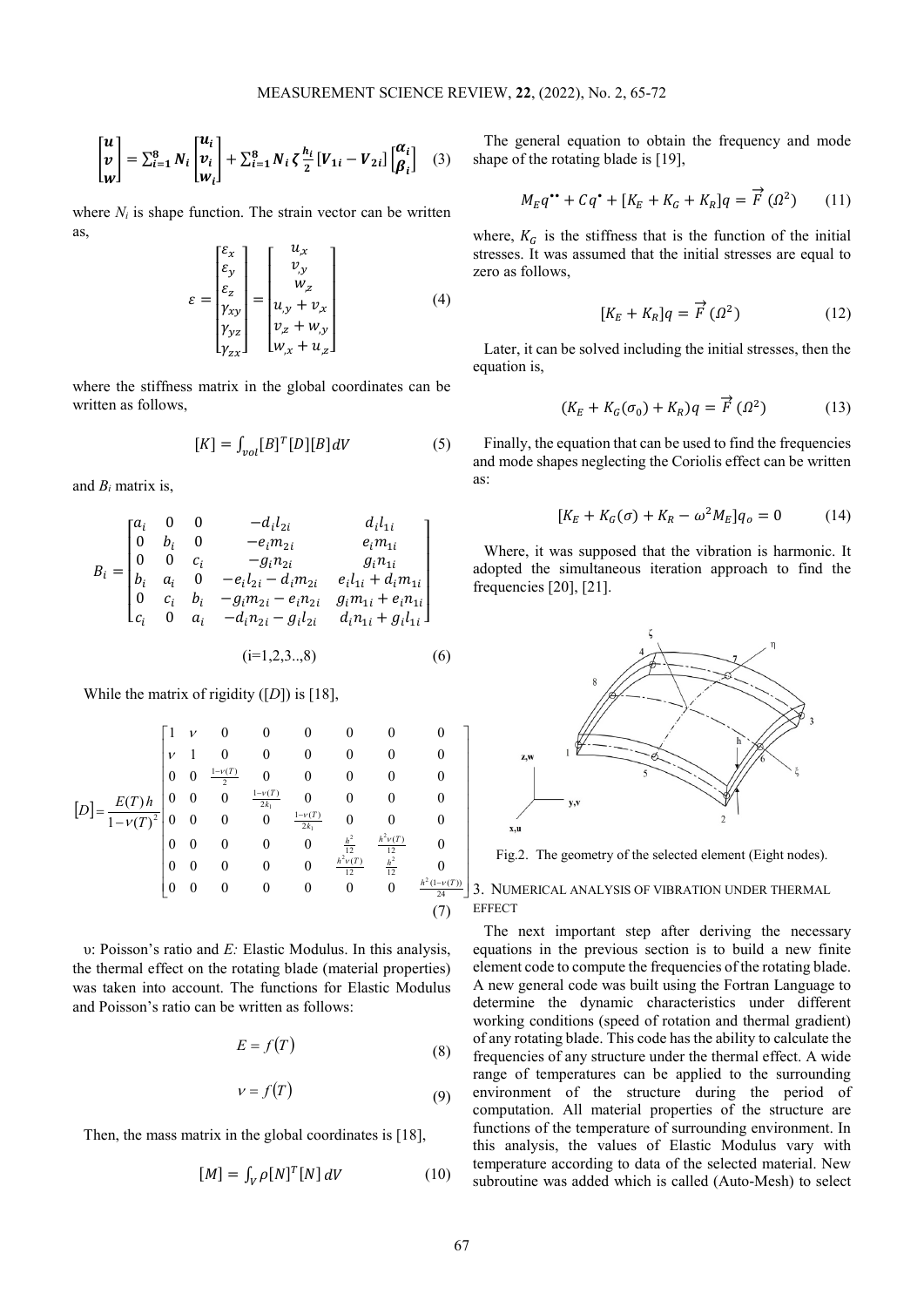the suitable mesh for the rotating blade. Furthermore, the code of the subroutine (Auto-Mesh) can be modified to generate the mesh for any other structure and find the dynamic characteristics for the new case study. We can see the main steps of the new finite element program to determine the vibrational characteristics of the rotating blade in Fig.3.

The main part of code is called (MPVF), and it has the ability to achieve several tasks such as open files, read files, print the output files, etc. (MPVF) contains 4 main subroutines; (S-Data), (S-Assemb), (S-Eigen), and (S-Solver). The task of the (S-Data) is to approve the input data by (MPVF), where this subroutine contains 2 subroutines [(S-General) and (S-AutoMesh)] that are responsible for the output information. The main mission of subroutine (S-General) is defining material specifications of the rotating blade. The task of (S-AutoMesh) is generating the nodes and elements of the final mesh of the FE model of rotating blade. It can find the assembly of matrices and then determine the mass matrix and stiffness matrix by using subroutine (S-Assemb). (S-Assemb) has 4 minor subroutines; (S-Shapefun), (S-Dmatrix), (S-Jacobian), and (S-Bmatrix). It can determine the [*B*] matrix using the subroutine (S-Bmatrix) and the matrix of rigidities [*D*] using (S-Dmatrix). The task of subroutine (S-Jacobian) is to determine the Jacobian matrix, while the task of (S-Shapefun) is to find the shape function and its derivatives. The main tasks of the last two subroutines (S-Eigen) and (S-Solver) are to calculate the solutions for the Eigen-value and Eigen-vector problems. Finally, we determine the complete solutions of the system using the simultaneous iteration approach.

The first step before obtaining the results is to find the most optimal meshes for all finite element models of rotating blades in this analysis. Therefore, the convergence tests were applied to achieve this target in order to obtain the results with high precision. In this analysis, the material properties are isotropic and homogeneous. We selected the Aluminum alloys (3003, 3004  $& 6063$ ) as material for the rotating blade, where the values of density and Poisson's ratio are 2710 kg/m3 and 0.33, respectively. The width of the blade is 30 mm, and disc radius is 150 mm. Fig.4. illustrates the changing of Elastic Modulus with temperature for the selected material.

Also, the accuracy of the results for the new program was checked by comparing the obtained results by using a program with the results obtained by commercial software (Ansys APDL 20) as shown in Table 1. It can be seen that the percentage difference between both results of frequencies does not exceed 1.2 %

Table 2. illustrates the comparison between present results and the results obtained by Carnegie [23] of the fundamental frequency of vibration of the steel blade. Results in Table 2. show that the maximum difference between the results obtained using different approaches did not exceed 1 %. Also, we can see the grid independence test of the rotating blade in Fig.5., in order to select the optimal mesh for the blade. Fig.6. demonstrates the finite element model of the rotating blade that was used in this analysis. The blade is fixed at the root on a disc and free to rotate with any speed.



Fig.3. Schematic of developed vibrational numerical solution.



Fig.4. Changing the values of elastic modulus with temperature [22].



Fig.5. The grid independence test of the rotating blade ( $1<sup>st</sup> \text{ model}, t = 2 \text{ mm}$ ).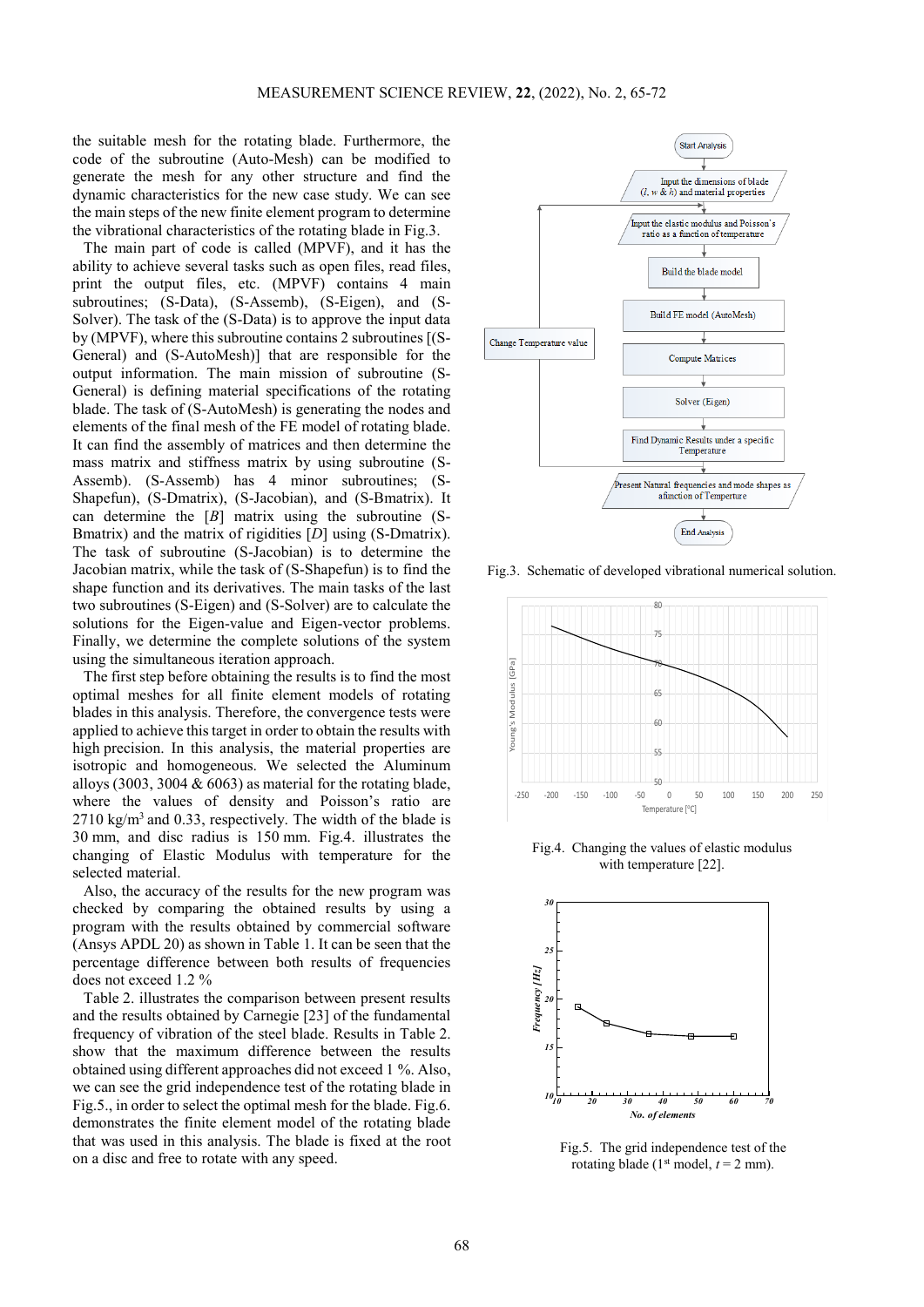

Fig.6. Finite element model of the rotating blade using the shell element.

Table 1. The fundamental frequencies of rotating blade under different rotational speed  $(t = 1$  mm).

| <b>Rotation</b>         | <b>Frequency (HZ)</b> |                             |           |
|-------------------------|-----------------------|-----------------------------|-----------|
| <b>Speed</b><br>(rad/s) | Present               | <b>Ansys</b><br><b>APDL</b> | Diff. $%$ |
|                         | 8.09                  | 8.01                        | 0.99      |
| 50                      | 11.06                 | 10.95                       | 1.00      |
| 100                     | 16.82                 | 16.62                       | 1.20      |
| 150                     | 23.13                 | 22.9                        | 1.00      |
| 200                     | 29.58                 | 29 29                       | N 99      |

Table 2. The fundamental frequencies of rotating blade (Rotation Speed =100  $\pi$  rad/s).

| <b>Frequency (HZ)</b> | Diff. $%$ |  |
|-----------------------|-----------|--|
| <b>Present</b>        | Ref. [23] |  |
| 52.27                 | 52.75     |  |

## 4. RESULTS AND DISCUSSION

This research paper explored the compound effect of rotation speed and thermal influence due to the working environment on the dynamic response of the rotating blade. 3-dimensional mathematical models under different rotating speeds were built to represent the rotating blade. A new finite element program was coded using the Fortran Language to determine the frequencies accurately for different thermal gradients and rotation speed conditions. The effect of the thickness at different speeds and different surrounding temperatures on frequencies was studied deeply, where three different thicknesses were selected (1, 2, & 3 mm).

Fig.7. to Fig.9. show the effect of temperature on the first three frequencies of rotating blade under different rotating speeds using thickness 1 mm. First, we can see the significant effect of rotating speed on the values of frequencies. It can be observed that the maximum effect occurred at the highest temperature (200 °C) and rotating speed ( $\omega = 200$  rad/s), where the percentage increment in the frequencies of the 1<sup>st</sup>, 2nd, & 3rd mode were 314 %, 141 %, & 25.5 %, respectively. On the other hand, the minimum effect occurred at the lowest temperature (-200 °C) and rotating speed ( $\omega$  = 0 rad/s), where the percentage increment in 1<sup>st</sup>,  $2<sup>nd</sup>$ ,  $\&$  3<sup>rd</sup> mode was 265 %, 115 %, & 25.2 %, respectively.

Fig.10. to Fig.12. illustrate the effect of temperature on the first three frequencies of the rotating blade under different rotating speeds using the blade's thickness 2 mm. Generally, it can be noticed that the values of frequencies, when thickness is 2 mm, are higher than those of thickness equal to 1 mm. The main reason for such results is structural stiffness of the blade increasing when the thickness of blade increases too. The same behavior of the frequencies can be seen as in the previous results, but the percentages of increments for frequencies when thickness is 2 mm are lower than those of thickness 1 mm. The percentage increment in the frequencies of the 1<sup>st</sup>, 2<sup>nd</sup>, & 3<sup>rd</sup> mode was 131 %, 49 %, & 2.5 %, when rotating speed and temperature changed from ( $\omega = 0$  rad/s, T= -200 °C) to ( $\omega$  = 200 rad/s, T= 200 °C).



Fig.7. The variation of frequency with surrounding temperature applying different rotating speed  $(1<sup>st</sup> mode; t = 1 mm)$ .



Fig.8. The variation of frequency with surrounding temperature applying different rotating speed  $(2<sup>nd</sup> mode; t = 1 mm)$ .



Fig.9. The variation of frequency with surrounding temperature applying different rotating speed ( $3<sup>rd</sup>$  mode;  $t = 1$  mm).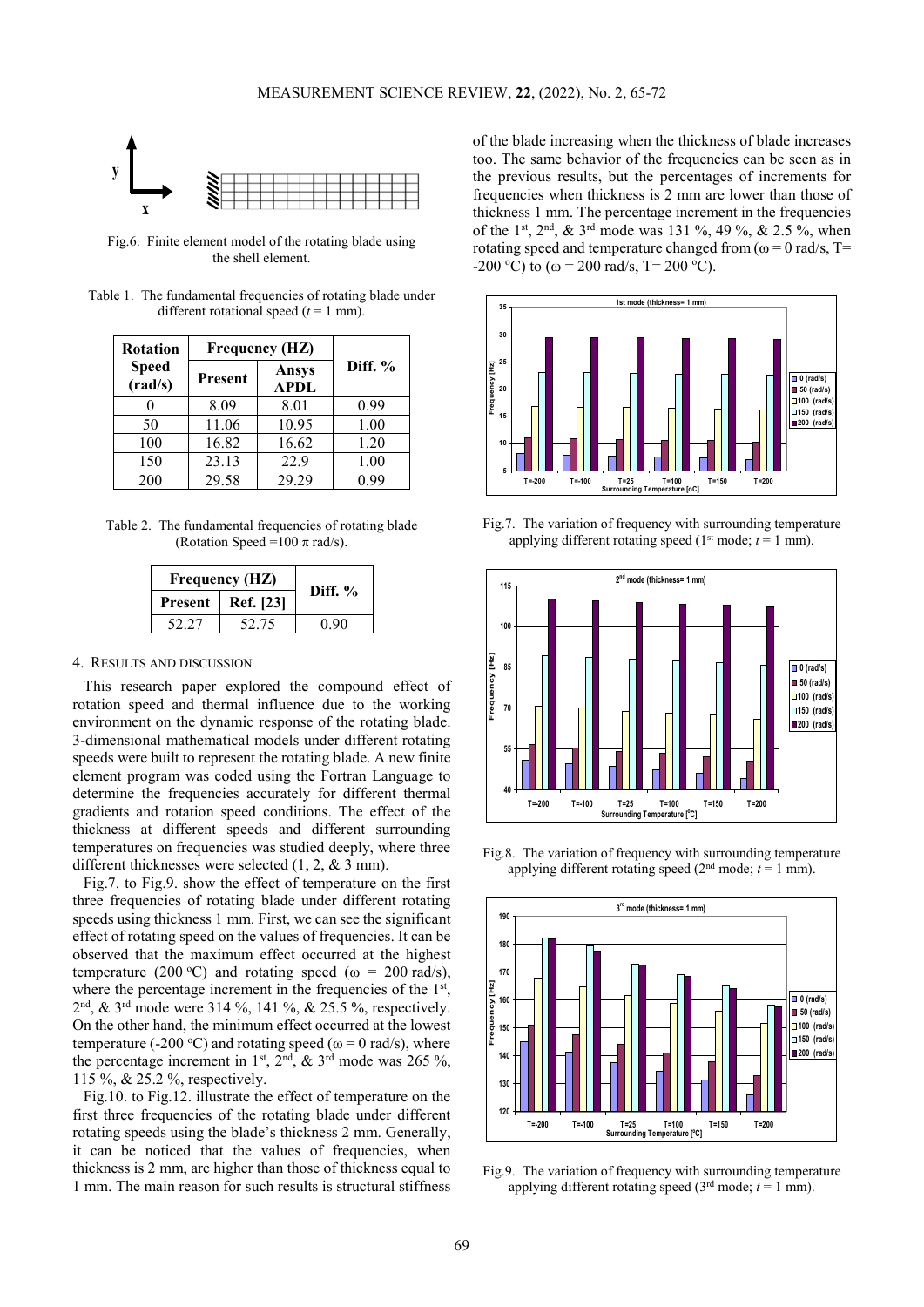

Fig.10. The variation of frequency with surrounding temperature applying different rotating speed ( $1<sup>st</sup>$  mode;  $t = 2$  mm).



Fig.11. The variation of frequency with surrounding temperature applying different rotating speed  $(2<sup>nd</sup> mode; t = 2 mm)$ .



Fig.12. The variation of frequency with surrounding temperature applying different rotating speed ( $3<sup>rd</sup>$  mode;  $t = 2$  mm).

Fig.13. to Fig.15. demonstrate the effect of temperature on the first three frequencies of the rotating blade under different rotating speeds using the blade's thickness 3 mm. Also, it was noticed that the values of frequencies when thickness is 3 mm are higher than those of thicknesses  $1 \& 2 \text{ mm}$ . The same behavior of the frequencies as in the previous results can be seen, but the percentages of increments for frequencies when thickness is 3 mm are lower than those of thicknesses 1 & 2 mm. The percentage increment in the frequencies of the  $1<sup>st</sup>$ ,  $2<sup>nd</sup>$ , &  $3<sup>rd</sup>$  mode was 73 %, 24.3 %, & 2.5 %, when rotating speed and temperature changed from ( $\omega = 0$  rad/s, T= -200 °C) to ( $\omega$  = 200 rad/s, T= 200 °C).



Fig.13. The variation of frequency with surrounding temperature applying different rotating speed ( $1<sup>st</sup>$  mode;  $t = 3$  mm).



Fig.14. The variation of frequency with surrounding temperature applying different rotating speed ( $2<sup>nd</sup>$  mode;  $t = 3$  mm).



Fig.15. The variation of frequency with surrounding temperature applying different rotating speed  $(3<sup>rd</sup> mode; t = 3 mm)$ .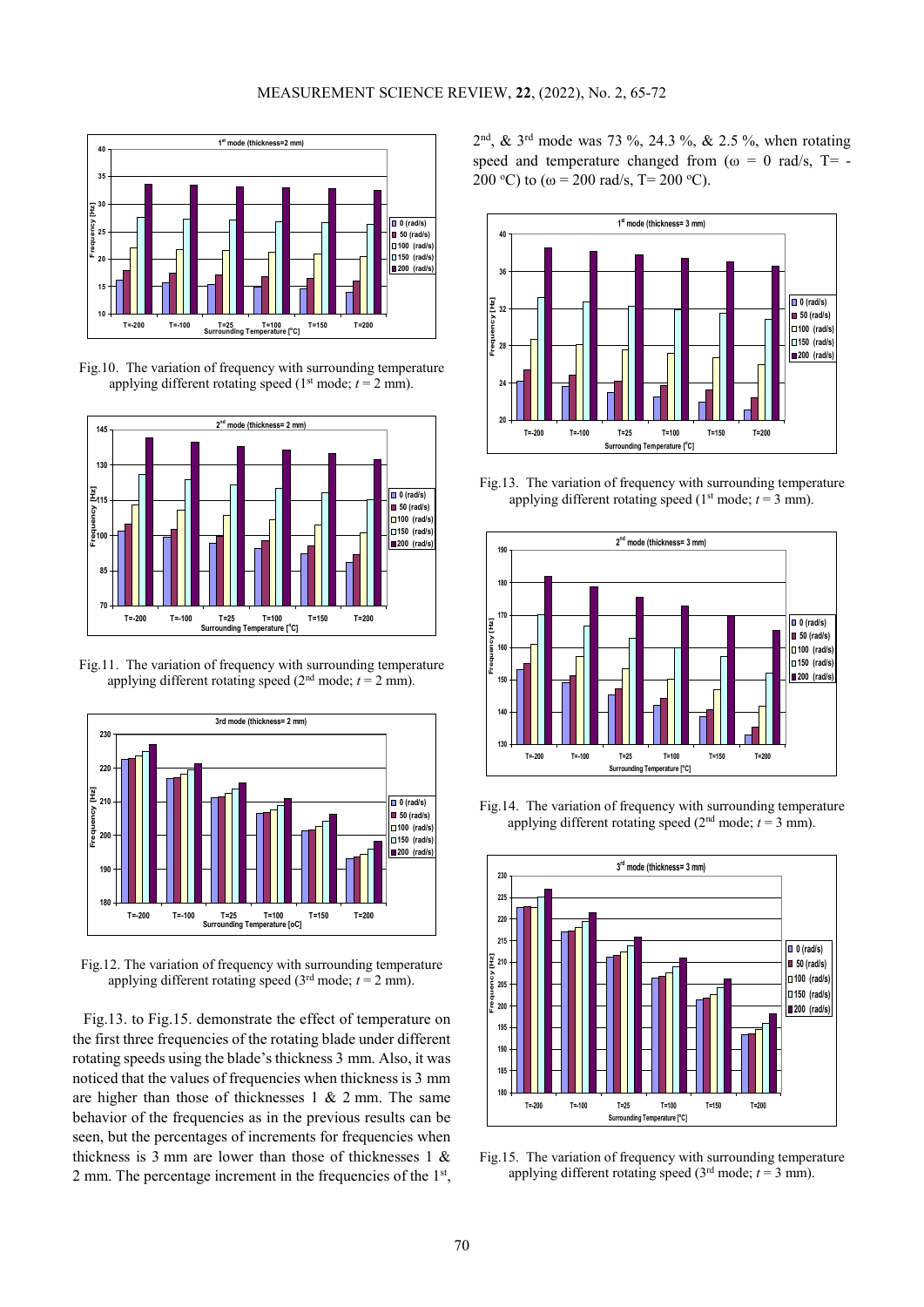# 6. CONCLUSIONS AND REMARKS

In this work a three-dimensional numerical solution was developed based on the finite element theory to study the compound effect of high gradients of working ambient and rotating speed on the frequencies of a rotating blade. In addition we studied the effect of the blade's thickness on the magnitudes of frequencies under the influence of different surrounding temperatures and rotation speed. The new Fortran program was created and then used to obtain the numerical vibrational results. Based on the obtained results, the reliability of the new program has been proven in order to determine the frequencies of the rotating blade under different configurations and working conditions.

The main conclusion from the results is the significant influence of ambient temperatures (thermal load) on the magnitudes of frequencies for blades and the highest effect occurred when the rotating speed was equal to zero. The effect of surrounding temperature can be classified into two categories; cold working climate (low temperatures) and hot working climate (high temperatures).

The magnitudes of frequencies were raised under the cold climate conditions, because of the increment in the magnitude of the structural stiffness (elastic modulus). On the other hand, the magnitudes of frequencies were reduced under the warm/hot climate conditions. This occurred due to the decreasing of the values of the elastic modulus/structure stiffness. Furthermore, it can be concluded that the rotating blade stiffness was affected significantly by the speed of rotation and climate conditions, and this led to remarkable change in the magnitude of the stiffness of the structure. Also, it was found that the magnitudes of frequencies grew with the increasing of the blade's thickness owing to the increasing of the magnitudes of structural stiffness. The magnitudes of frequencies reduced once the thickness decreased, owing to the reducing in the magnitudes of structural stiffness.

The importance of this research paper lies in the study of the compound effect of rotational speed and thermal gradient on the rotating blades. The stiffness of the blade is variable and is a function of the speed of rotation and the ambient temperature. There are a few researchers who have studied such kind of problems. In the future researches, the same approach can be applied to investigate the thermal effect and rotation speed in addition to contact stresses of gear systems for example, or in tanks exposed to high temperatures and high pressure (fatigue stresses), etc. There are many problems in the engineering field that need this kind of careful analysis, which takes into account all the factors that directly affect the stiffness of structure/machine element and, as a result, its performance.

# **REFERENCES**

[1] Farsadi, T. (2021). Enhancement of static and dynamic performance of composite tapered pretwisted rotating blade with variable stiffness. *Journal of Vibration and Acoustics*, 143 (2), 021009.

- [2] Ruan, Y., Hajek, M. (2021). Numerical investigation of dynamic stall on a single rotating blade. *Aerospace*, 8 (4), 90.
- [3] Chen, J., Li, Q.S. (2019). Vibration characteristics of a rotating pre-twisted composite laminated blade. *Composite Structures*, 208, 78-90.
- [4] Rafiee, M., Nitzsche, F., Labrosse, M. (2017). Dynamics, vibration and control of rotating composite beams and blades: A critical review. *Thin-Walled Structures*, 119, 795-819.
- [5] Yang, L., Mao, Z., Wu, S., Chen, X., Yan, R. (2021). Nonlinear dynamic behavior of rotating blade with breathing crack. *Frontiers of Mechanical Engineering*, 16 (1), 196-220.
- [6] Wang, D., Hao, Z., Chen, Y., Zhang, Y. (2018). Dynamic and resonance response analysis for a turbine blade with varying rotating speed. *Journal of Theoretical and Applied Mechanics*, 56 (1), 31-42.
- [7] Yao, M., Niu, Y., Hao, Y. (2019). Nonlinear dynamic responses of rotating pretwisted cylindrical shells. *Nonlinear Dynamics*, 95 (1), 151-174.
- [8] Ding, H., Zhu, M., Zhang, Z., Zhang, Y.W., Chen, L.Q. (2017). Free vibration of a rotating ring on an elastic foundation. *International Journal of Applied Mechanics*, 9 (4), 1750051.
- [9] Farsadi, T., Sener, O., Kayran, A. (2017). Free vibration analysis of uniform and asymmetric composite pretwisted rotating thin walled beam. In *ASME International Mechanical Engineering Congress and Exposition*. ASME, Vol. 58349.
- [10] Oh, S.Y., Song, O., Librescu, L. (2003). Effects of pretwist and presetting on coupled bending vibrations of rotating thin-walled composite beams. *International Journal of Solids and Structures*, 40 (5), 1203-1224.
- [11] Oh, Y., Yoo, H.H. (2016). Vibration analysis of rotating pretwisted tapered blades made of functionally graded materials. *International Journal of Mechanical Sciences*, 119, 68-79.
- [12] Yao, M.H., Ma, L., Zhang, M.M., Zhang, W. (2017). Vibration characteristics analysis of the rotating blade based on a polynomial aerodynamic force. In *International Design Engineering Technical Conferences and Computers and Information in Engineering Conference*. ASME, Vol. 58202.
- [13] Song, O., Librescu, L., Oh, S.Y. (2001). Vibration of pretwisted adaptive rotating blades modeled as anisotropic thin-walled beams. *AIAA Journal*, 39 (2), 285-295.
- [14] Xie, J., Liu, J., Chen, J., Zi, Y. (2022). Blade damage monitoring method base on frequency domain statistical index of shaft's random vibration. *Mechanical Systems and Signal Processing*, 165, 108351.
- [15] Xu, J., Qiao, B., Liu, M., Yang, Z., Chen, X. (2021). Crack propagation monitoring of rotor blades using synchroextracting transform. *Journal of Sound and Vibration*, 116253.